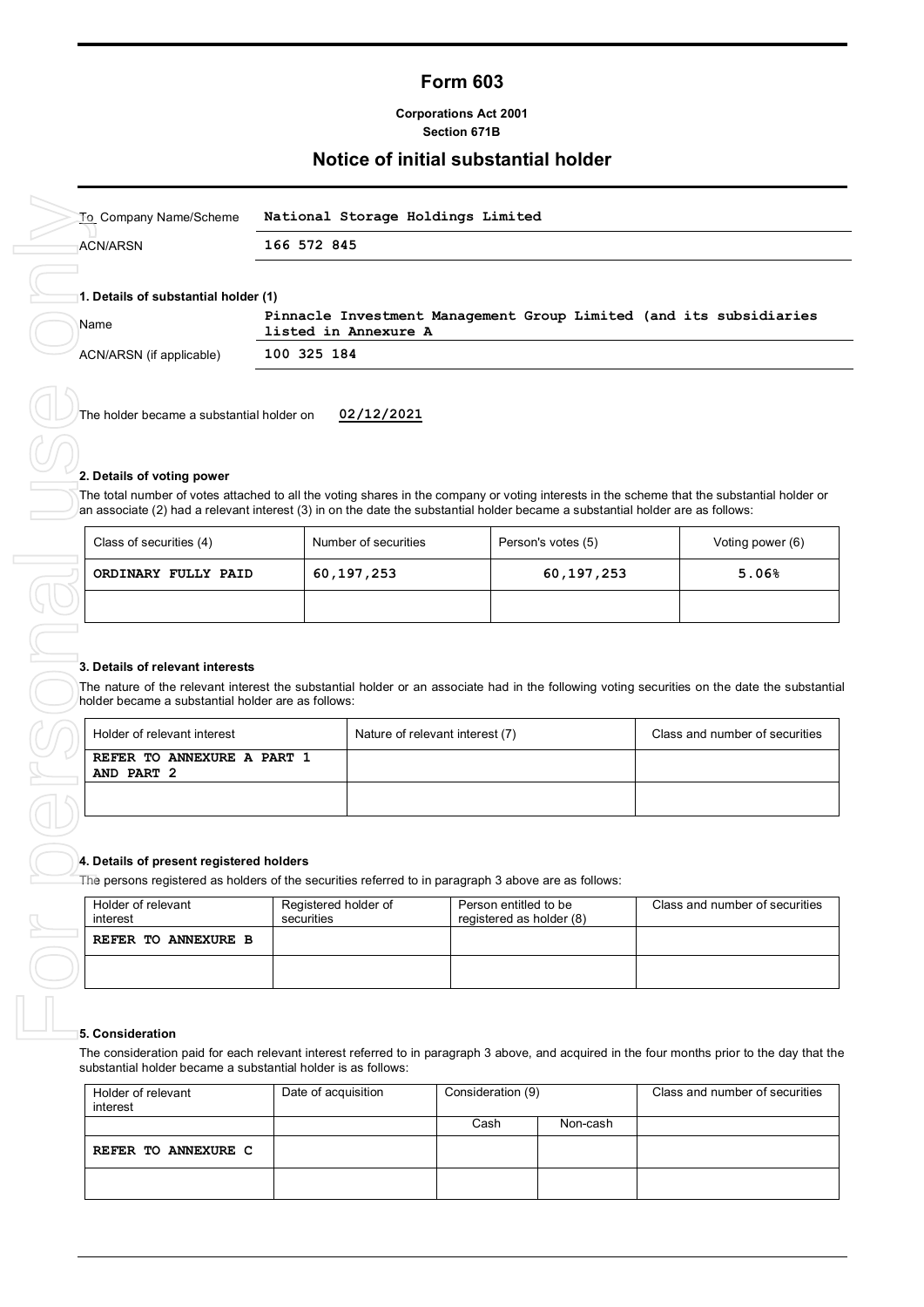### **6. Associates**

The reasons the persons named in paragraph 3 above are associates of the substantial holder are as follows:

| Name and ACN/ARSN (if applicable) | Nature of association |
|-----------------------------------|-----------------------|
| REFER TO ANNEXURE D               |                       |
|                                   |                       |

The addresses of persons named in this form are as follows:

| Name                       | Address |
|----------------------------|---------|
| <b>REFER TO ANNEXURE E</b> |         |
|                            |         |

# **Signature**

| print name | CALVIN KWOK | capacity | <b>COMPANY SECRETARY</b> |
|------------|-------------|----------|--------------------------|
| sign here  |             | date     | 07/12/2021               |

#### **DIRECTIONS**

**DIRECTIONS**<br>If there are a number of substantial holders with similar or related relevant interests (eg. a corporation and its related corporations, or the<br>manager and trustee of an equity trust), the names could be inclu manager and trustee of an equity trust), the names could be included in an annexure to the form. If the relevant interests of a group of persons are essentially similar, they may be referred to throughout the form as a specifically named group if the membership of each group, with the names and addresses of members is clearly set out in paragraph 7 of the form.

See the definition of "relevant interest" in sections 608 and 671B(7) of the Corporations Act 2001.

The voting shares of a company constitute one class unless divided into separate classes.

The total number of votes attached to all the voting shares in the company or voting interests in the scheme (if any) that the person or an associate has a relevant interest in.

 $\bigcup$  (6) The person's votes divided by the total votes in the body corporate or scheme multiplied by 100.

Include details of:

- (a) any relevant agreement or other circumstances by which the relevant interest was acquired. If subsection 671B(4) applies, a copy of any document setting out the terms of any relevant agreement, and a statement by the person giving full and accurate details of any contract, scheme or arrangement, must accompany this form, together with a written statement certifying this contract, scheme or arrangement; and
- (b) any qualification of the power of a person to exercise, control the exercise of, or influence the exercise of, the voting powers or disposal of the securities to which the relevant interest relates (indicating clearly the particular securities to which the qualification applies).

See the definition of "relevant agreement" in section 9 of the Corporations Act 2001.

- If the substantial holder is unable to determine the identity of the person (eg. if the relevant interest arises because of an option) write "unknown".
- (9) Details of the consideration must include any and all benefits, money and other, that any person from whom a relevant interest was acquired has, or may, become entitled to receive in relation to that acquisition. Details must be included even if the benefit is conditional on the happening or not of a contingency. Details must be included of any benefit paid on behalf of the substantial holder or its associate in relation to the acquisitions, even if they are not paid directly to the person from whom the relevant interest was acquired.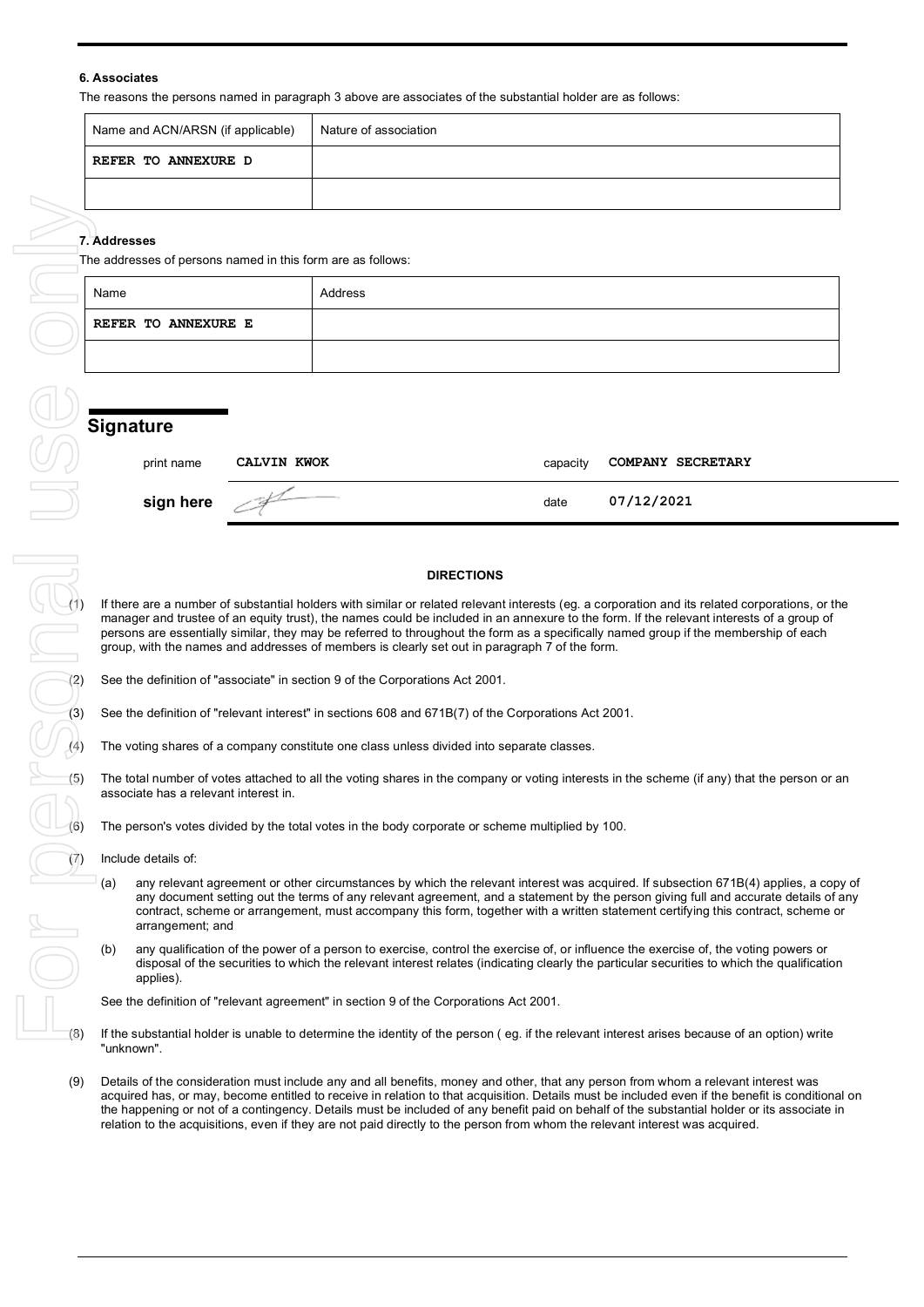# **Annexure A - Part 1**

|                                                                                                                      | Nature of relevant interest                                                                                                      | <b>Number of</b> | <b>Class of securities</b> |
|----------------------------------------------------------------------------------------------------------------------|----------------------------------------------------------------------------------------------------------------------------------|------------------|----------------------------|
| Pinnacle Investment Management Group Limited                                                                         | Relevant interest by virtue of section 608(3)                                                                                    | securities       | Ordinary fully paid        |
| Pinnacle Investment Management Limited                                                                               | of the Corporations Act as it or its associates holds directly or                                                                | 60,197,253       |                            |
| Ariano Pty Limited (ACN 605 250 799)                                                                                 | indirectly above 20% voting power in one or more affiliated                                                                      |                  |                            |
| Next Financial Limited (ACN 081 722 894)                                                                             | investment managers (see Annexure A - Part 2) and Pinnacle                                                                       |                  |                            |
| Next Financial Nominees Pty Ltd (ACN 093 252 576)                                                                    | Fund Services Limited, who each in turn hold relevant interests                                                                  |                  |                            |
| Next Financial Nominees No. 2 Pty Ltd (ACN 132 819 115)                                                              | in the securities the subject of this notice.                                                                                    |                  |                            |
| Investment Solutions Client Services Pty Ltd (ACN 117 898 334)                                                       |                                                                                                                                  |                  |                            |
| Priority Funds Management Pty Ltd (ACN 120 826 575)                                                                  |                                                                                                                                  |                  |                            |
| Priority Investment Management Pty Ltd (ACN 116 943 456                                                              |                                                                                                                                  |                  |                            |
| PNI Option Plan Managers Pty Ltd (ACN 125 030 766)                                                                   |                                                                                                                                  |                  |                            |
| Pinnacle RE Services Limited (ACN 130 508 379)                                                                       |                                                                                                                                  |                  |                            |
| Pinnacle Services Administration Pty Ltd (ACN 126 175 148)                                                           |                                                                                                                                  |                  |                            |
| Pinnacle Investment Management (UK) Limited (Company Number 11026111)<br>POSH Nominees Pty Limited (ACN 620 094 251) |                                                                                                                                  |                  |                            |
|                                                                                                                      |                                                                                                                                  |                  |                            |
| Pinnacle Fund Services Limited (ACN 082 494 362)                                                                     | Relevant interest held through the power to control voting                                                                       | 60,197,253       | Ordinary fully paid        |
|                                                                                                                      | and/or disposal of securities in its capacity as responsible entity                                                              |                  |                            |
|                                                                                                                      | or trustee of registered or unregistered schemes and/or relevant                                                                 |                  |                            |
|                                                                                                                      | interest by virtue of section 608(3)                                                                                             |                  |                            |
|                                                                                                                      | of the Corporations Act as it or its associates holds directly or<br>indirectly above 20% voting power in one or more affiliated |                  |                            |
|                                                                                                                      | investment managers (see Annexure A - Part 2) who each in                                                                        |                  |                            |
|                                                                                                                      |                                                                                                                                  |                  |                            |
|                                                                                                                      |                                                                                                                                  |                  |                            |
| This is Annexure "A - Part 1" as mentioned in form 603 Notice of initial substantial holder                          | turn hold relevant interests in the securities the subject of this<br>notice.                                                    |                  |                            |
| Calvin Kwok                                                                                                          |                                                                                                                                  |                  |                            |
| <b>Company Secretary</b>                                                                                             |                                                                                                                                  |                  |                            |
| Date: 07/12/2021                                                                                                     |                                                                                                                                  |                  |                            |
|                                                                                                                      |                                                                                                                                  |                  |                            |
|                                                                                                                      |                                                                                                                                  |                  |                            |
|                                                                                                                      |                                                                                                                                  |                  |                            |
|                                                                                                                      |                                                                                                                                  |                  |                            |
|                                                                                                                      |                                                                                                                                  |                  |                            |
|                                                                                                                      |                                                                                                                                  |                  |                            |
|                                                                                                                      |                                                                                                                                  |                  |                            |
| $\bigcirc$                                                                                                           |                                                                                                                                  |                  |                            |
|                                                                                                                      |                                                                                                                                  |                  |                            |
|                                                                                                                      |                                                                                                                                  |                  |                            |
|                                                                                                                      |                                                                                                                                  |                  |                            |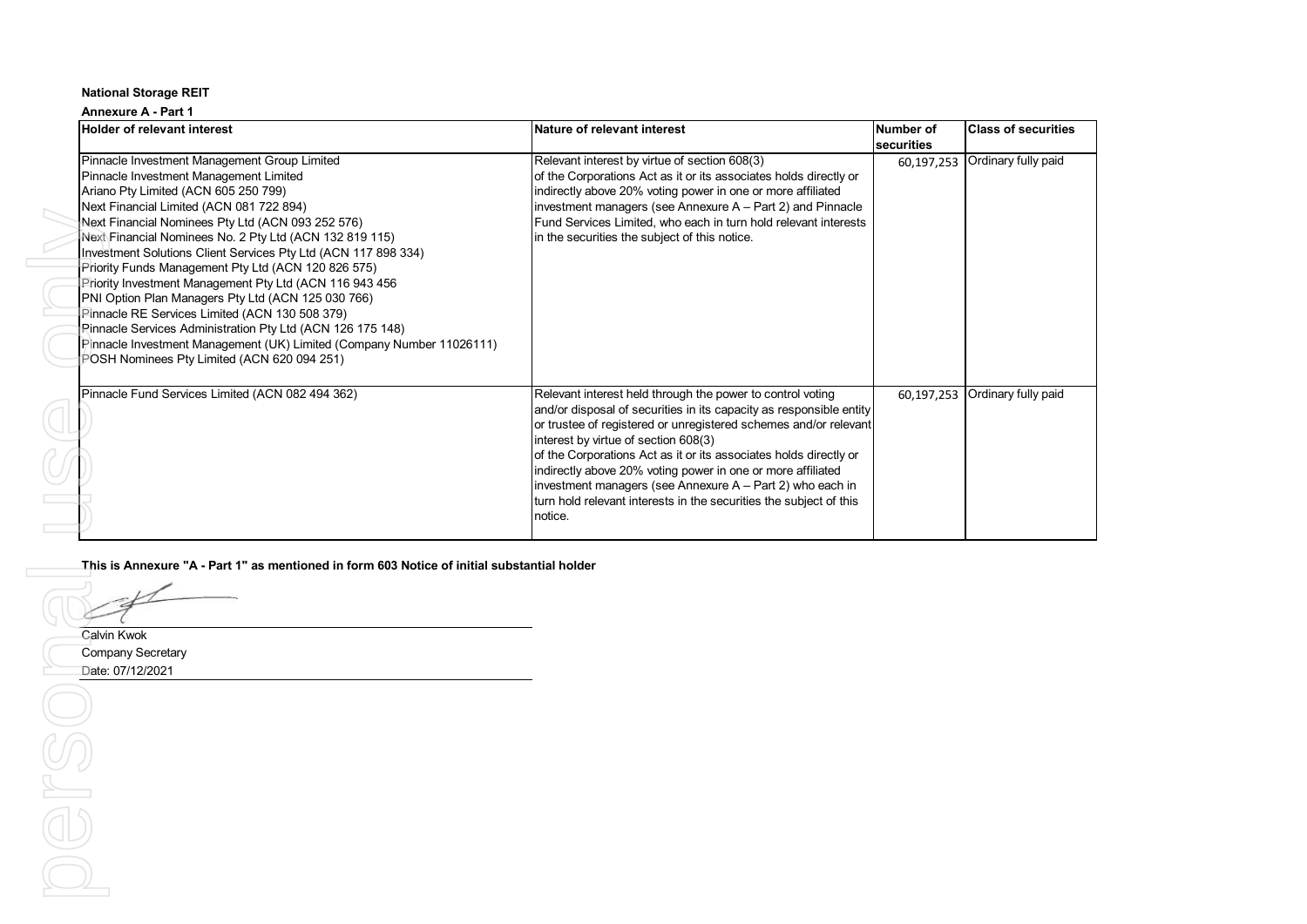## **Annexure A - Part 2**

**Affiliated Investment Managers in which Pinnacle has over 20% voting power**

Antipodes Partners Limited (ACN 602 042 035)

Hyperion Asset Management Limited (ACN 080 135 897)

Metrics Credit Partners Pty Limited (ACN 150 646 996)

Palisade Investment Partners Limited (ACN 124 326 361) Plato Investment Management Limited (ACN 120 730 136)

Resolution Capital Limited (ACN 108 584 167)

Solaris Investment Management Limited (ACN 128 512 621)

Two Trees Investment Management Pty Limited (ACN 616 424 170)

Riparian Capital Partners Pty Ltd (ACN 630 179 752)

# **This is Annexure "A - Part 2" as mentioned in form 603 Notice of initial substantial holder**

Calvin Kwok Company Secretary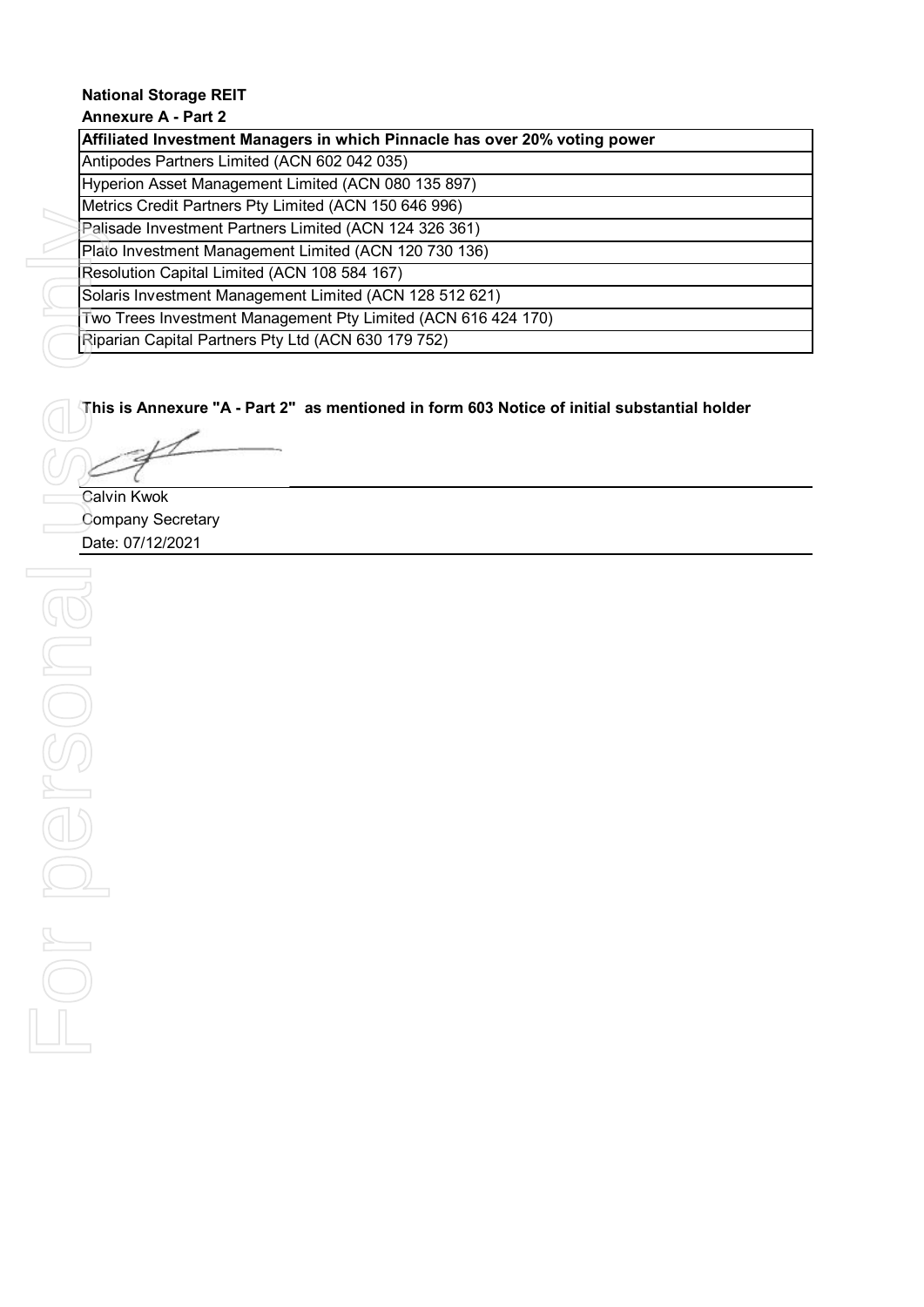# **Annexure B**

| <b>Holder of relevant interest</b>                                                             | <b>Registered holder of securities</b> | Person entitled to be<br>registered as holder | <b>Number of</b><br>securities | <b>Class of</b><br>securities |
|------------------------------------------------------------------------------------------------|----------------------------------------|-----------------------------------------------|--------------------------------|-------------------------------|
| Pinnacle Investment Management<br>Group Limited (and its subsidiaries<br>listed in Annexure A) | <b>BNP Paribas</b>                     | <b>BNP Paribas</b>                            | 259,635                        | Ordinary fully paid           |
| Pinnacle Investment Management<br>Group Limited (and its subsidiaries<br>listed in Annexure A) | <b>BNP Paribas Securities Services</b> | <b>BNP Paribas Securities</b><br>Services     | 875,890                        | Ordinary fully paid           |
| Pinnacle Investment Management<br>Group Limited (and its subsidiaries<br>listed in Annexure A) | <b>BNY Mellon</b>                      | <b>BNY Mellon</b>                             | 4,391,568                      | Ordinary fully paid           |
| Pinnacle Investment Management<br>Group Limited (and its subsidiaries<br>listed in Annexure A) | <b>Brown Brothers Harriman</b>         | <b>Brown Brothers Harriman</b>                | 4,441,411                      | Ordinary fully paid           |
| Pinnacle Investment Management<br>Group Limited (and its subsidiaries<br>listed in Annexure A) | Citibank                               | Citibank                                      | 11,743,890                     | Ordinary fully paid           |
| Pinnacle Investment Management<br>Group Limited (and its subsidiaries<br>listed in Annexure A) | <b>Interactive Brokers</b>             | <b>Interactive Brokers</b>                    | 35,000                         | Ordinary fully paid           |
| Pinnacle Investment Management<br>Group Limited (and its subsidiaries<br>listed in Annexure A) | JP Morgan Chase Bank                   | JP Morgan Chase Bank                          | 8,520,175                      | Ordinary fully paid           |
| Pinnacle Investment Management<br>Group Limited (and its subsidiaries<br>listed in Annexure A) | <b>NAB Custodial Services</b>          | <b>NAB Custodial Services</b>                 | 14,170,577                     | Ordinary fully paid           |
| Pinnacle Investment Management<br>Group Limited (and its subsidiaries<br>listed in Annexure A) | Northern Trust                         | Northern Trust                                | 2146273                        | Ordinary fully paid           |
| Pinnacle Investment Management<br>Group Limited (and its subsidiaries<br>listed in Annexure A) | <b>RBC Investor Services Trust</b>     | RBC Investor Services Trust 1,040,666         |                                | Ordinary fully paid           |
| Pinnacle Investment Management<br>Group Limited (and its subsidiaries<br>listed in Annexure A) | State Street                           | <b>State Street</b>                           | 7,550,049                      | Ordinary fully paid           |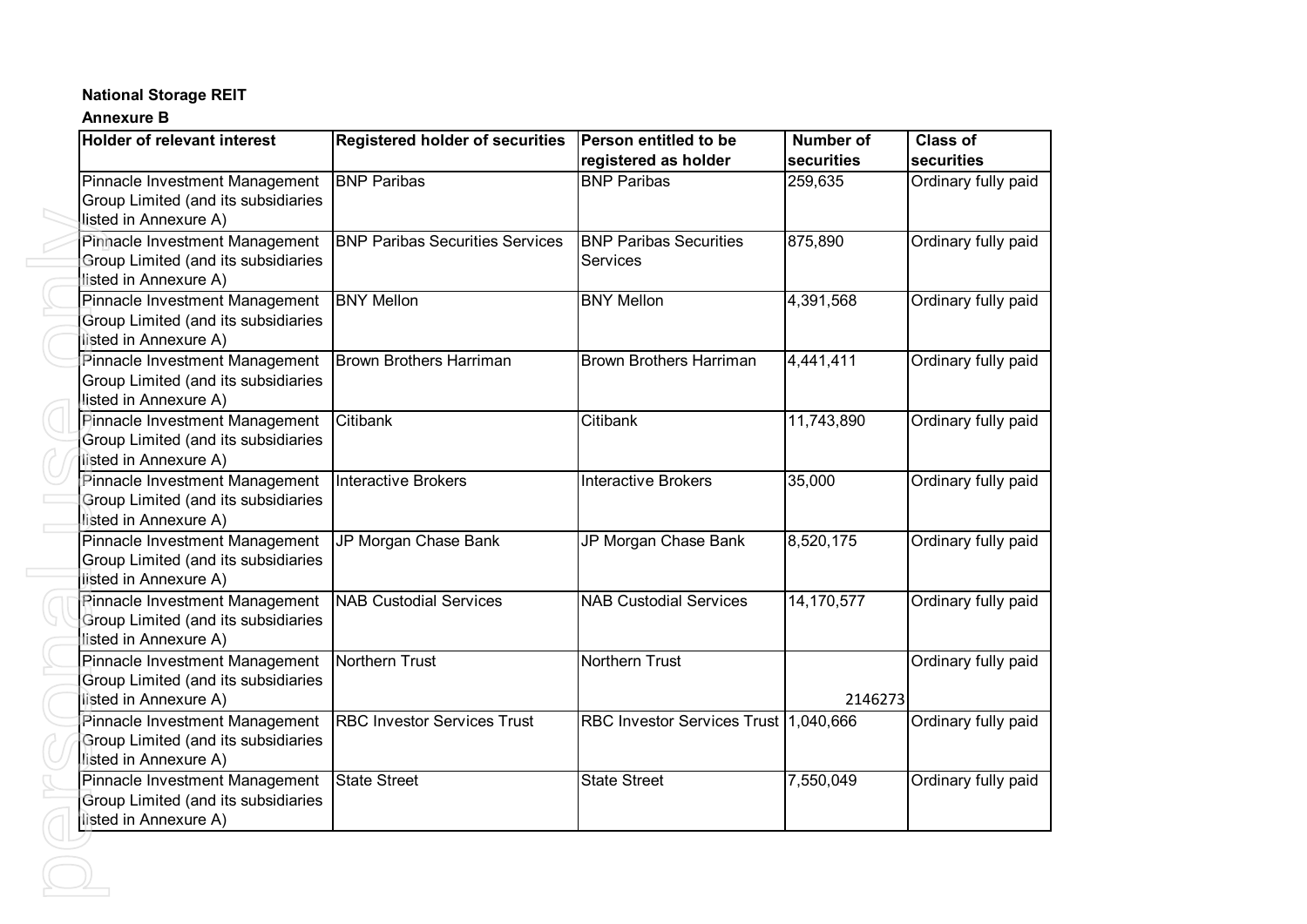Pinnacle Investment Management Group Limited (and its subsidiaries State Street - Ireland listed in Annexure A)

State Street - Ireland 5,022,119 Ordinary fully paid

**This is Annexure "B" of 1 page as mentioned in form 603 Notice of initial substantial holder**

Calvin Kwok Company Secretary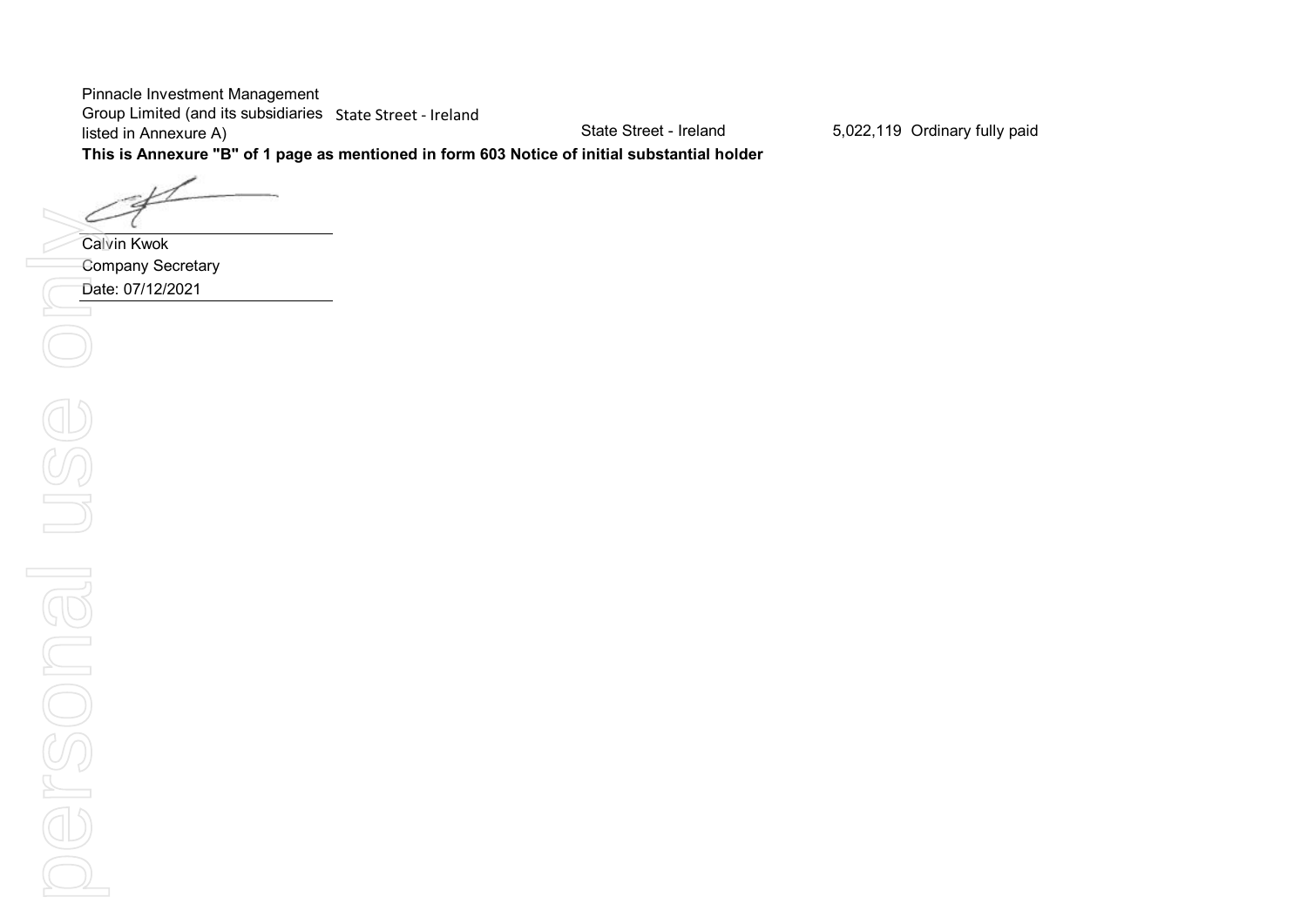## **Annexure C**

| Holder of relevant interest                              |            |                |               | l Number of       |                             |
|----------------------------------------------------------|------------|----------------|---------------|-------------------|-----------------------------|
|                                                          | Trade Date |                | Consideration | <b>securities</b> | <b>Class of Securities</b>  |
|                                                          |            | Cash           | Non-cash      |                   |                             |
| Pinnacle Investment Management<br>Group Limited (and its |            |                |               |                   | <b>IORDINARY FULLY PAID</b> |
| subsidiaries listed in Annexure A) 2021-08-19 to         | 2021-12-02 | 108.434.643.91 |               | 45,553,534        |                             |

**This is Annexure "C" as mentioned in form 603 Notice of initial substantial holder**

८

Calvin Kwok Company Secretary Date: 07/12/2021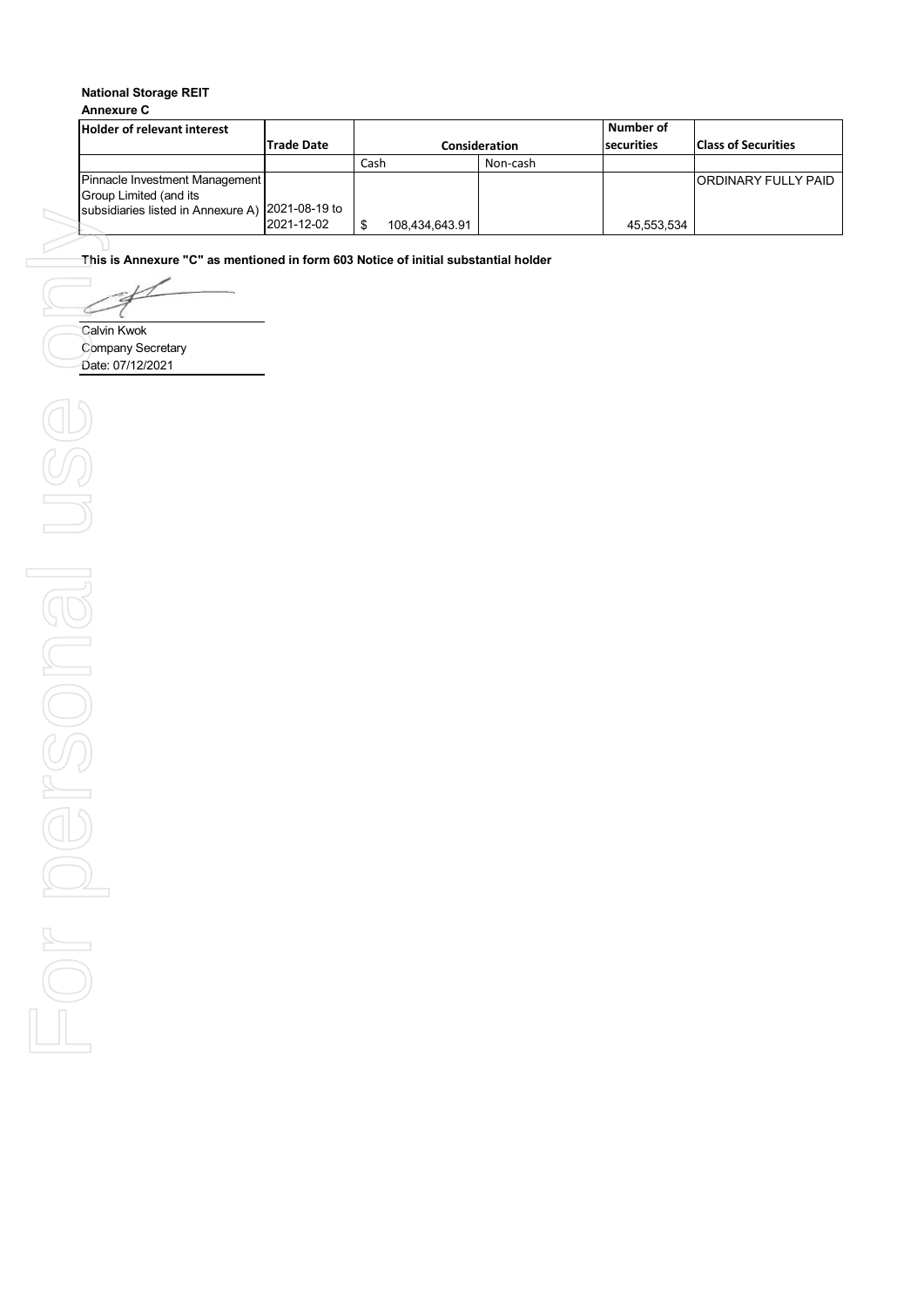## **National Storage REIT Annexure D**

| <b>Name</b>                                   | <b>ACN</b>  | <b>Nature of Association</b>                       |
|-----------------------------------------------|-------------|----------------------------------------------------|
| Pinnacle Investment Management                | 100 325 184 | Related body corporate of each other entity listed |
| <b>Group Limited</b>                          |             | in Annexure D.                                     |
| <b>Pinnacle Investment Management</b>         | 109 659 109 | Related body corporate of each other entity listed |
| Limited                                       |             | in Annexure D.                                     |
| <b>Pinnacle Fund Services Limited</b>         | 082 494 362 | Related body corporate of each other entity listed |
|                                               |             | in Annexure D.                                     |
| Ariano Pty Limited                            | 605 250 799 | Related body corporate of each other entity listed |
|                                               |             | in Annexure D.                                     |
| <b>Next Financial Limited</b>                 | 081 722 894 | Related body corporate of each other entity listed |
|                                               |             | in Annexure D.                                     |
| Next Financial Nominees Pty Ltd               | 093 252 576 | Related body corporate of each other entity listed |
|                                               |             | in Annexure D.                                     |
| Next Financial Nominees No. 2 Pty 132 819 115 |             | Related body corporate of each other entity listed |
| Ltd                                           |             | in Annexure D.                                     |
| Investment Solutions Client                   | 117 898 334 | Related body corporate of each other entity listed |
| Services Pty Ltd                              |             | in Annexure D.                                     |
| <b>Priority Funds Management Pty</b>          | 120 826 575 | Related body corporate of each other entity listed |
| Ltd                                           |             | in Annexure D.                                     |
| <b>Priority Investment Management</b>         | 116 943 456 | Related body corporate of each other entity listed |
| Pty Ltd                                       |             | in Annexure D.                                     |
| PNI Option Plan Managers Pty Ltd              | 116 943 456 | Related body corporate of each other entity listed |
|                                               |             | in Annexure D.                                     |
| <b>Pinnacle RE Services Limited</b>           | 130 508 379 | Related body corporate of each other entity listed |
|                                               |             | in Annexure D.                                     |
| <b>Pinnacle Services Administration</b>       | 126 175 148 | Related body corporate of each other entity listed |
| Pty Ltd                                       |             | in Annexure D.                                     |
| Pinnacle Investment Management                | Company     | Related body corporate of each other entity listed |
| (UK) Limited                                  | Number      | in Annexure D.                                     |
|                                               | 11026111    |                                                    |
| <b>POSH Nominees Pty Limited</b>              | 620 094 251 | Related body corporate of each other entity listed |
|                                               |             | in Annexure D.                                     |

# **This is Annexure "D" as mentioned in form 603 Notice of initial substantial holder**